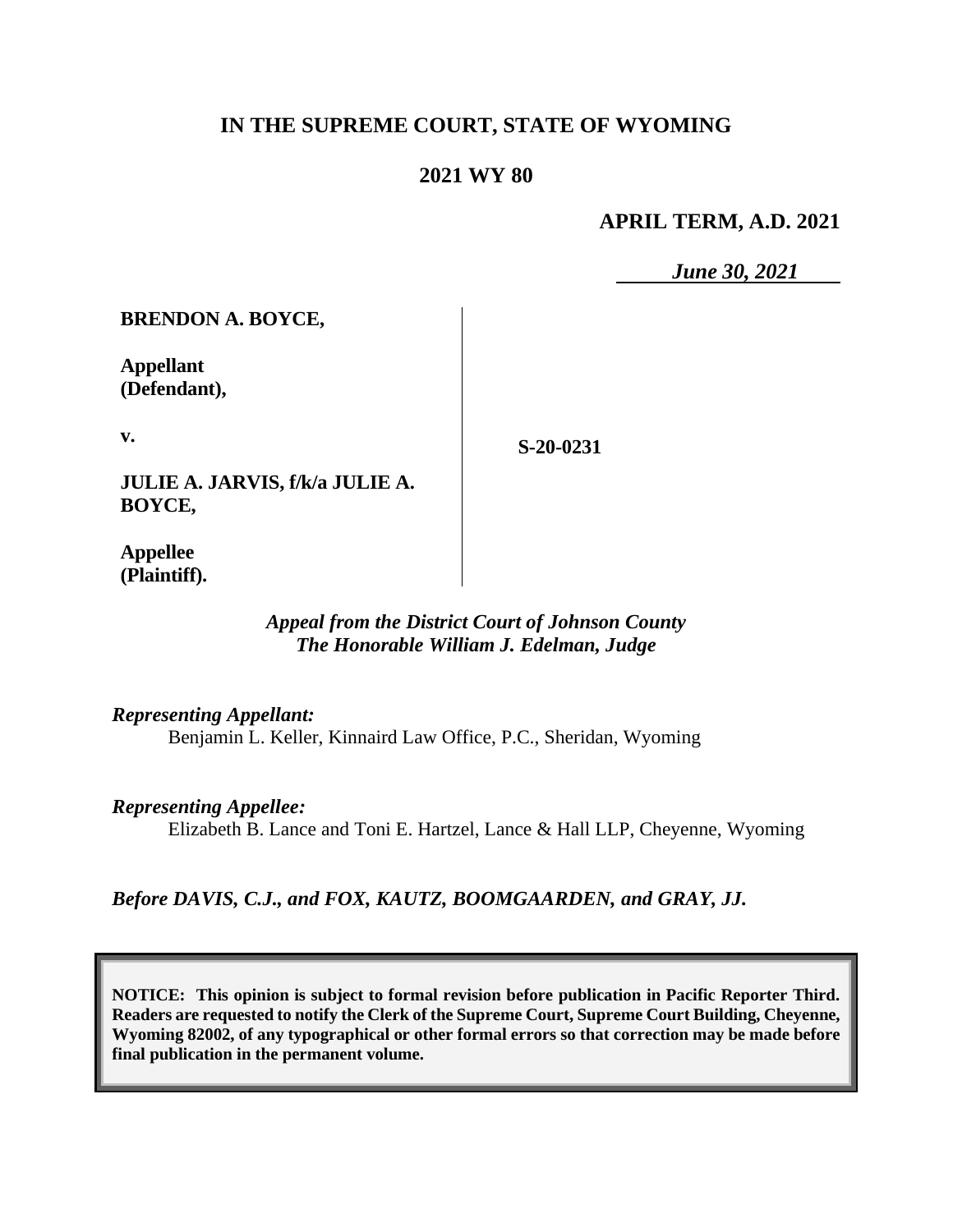### **DAVIS**, **Chief Justice**.

[¶1] Brendon Boyce appeals the denial of his petition for modification of alimony. Prior to the hearing on his petition, the district court reduced Mr. Boyce's child support based on an imputed income of \$4,000.00 per month. On appeal, he claims that the court should have similarly imputed his income for alimony and reduced his alimony payments in proportion to the decrease in his income. We affirm.

#### **ISSUES**

[¶2] Mr. Boyce presents a single issue, which we restate as follows:

Did the district court abuse its discretion when it denied his request to modify alimony?

## **FACTS**

[¶3] Brendon Boyce and Julie Jarvis, formerly Julie Boyce, were divorced in Connecticut in 2016 and have two children. The parties entered into a separation agreement, which set terms for child support and alimony. The Connecticut court found that the agreement was fair and equitable and incorporated it by reference into the parties' decree of divorce.

[¶4] With respect to child support, the parties agreed that Mr. Boyce would pay Ms. Jarvis "Five Hundred (\$500.00) Dollars per week, payable on the first of each month by cash or check, which is in accordance with the [Connecticut] Child Support and Arrearage Guidelines." The parties further agreed that Mr. Boyce would pay alimony. The alimony provisions were as follows:

> 3.2 Commencing January 1, 2017, the Wife shall receive alimony from the Husband in the amount of \$3,500.00 per month, payable on the first of each month until August 31, 2021. Alimony shall be paid by either cash or check. Alimony shall terminate to Wife from Husband in the following occurrences[:] the death of either party, the remarriage of the Wife, or the cohabitation of the Wife as defined below. The termination of Wife's alimony due to cohabitation shall only be exercisable by the Husband if he is paying at least the amount of \$3,500.00 per month and is current on his payments. The term "cohabitation" as defined herein means the Wife's living with any person, other than her mother, for a period of ninety (90) days or more, regardless of whether her living with such person alters her financial circumstances or not.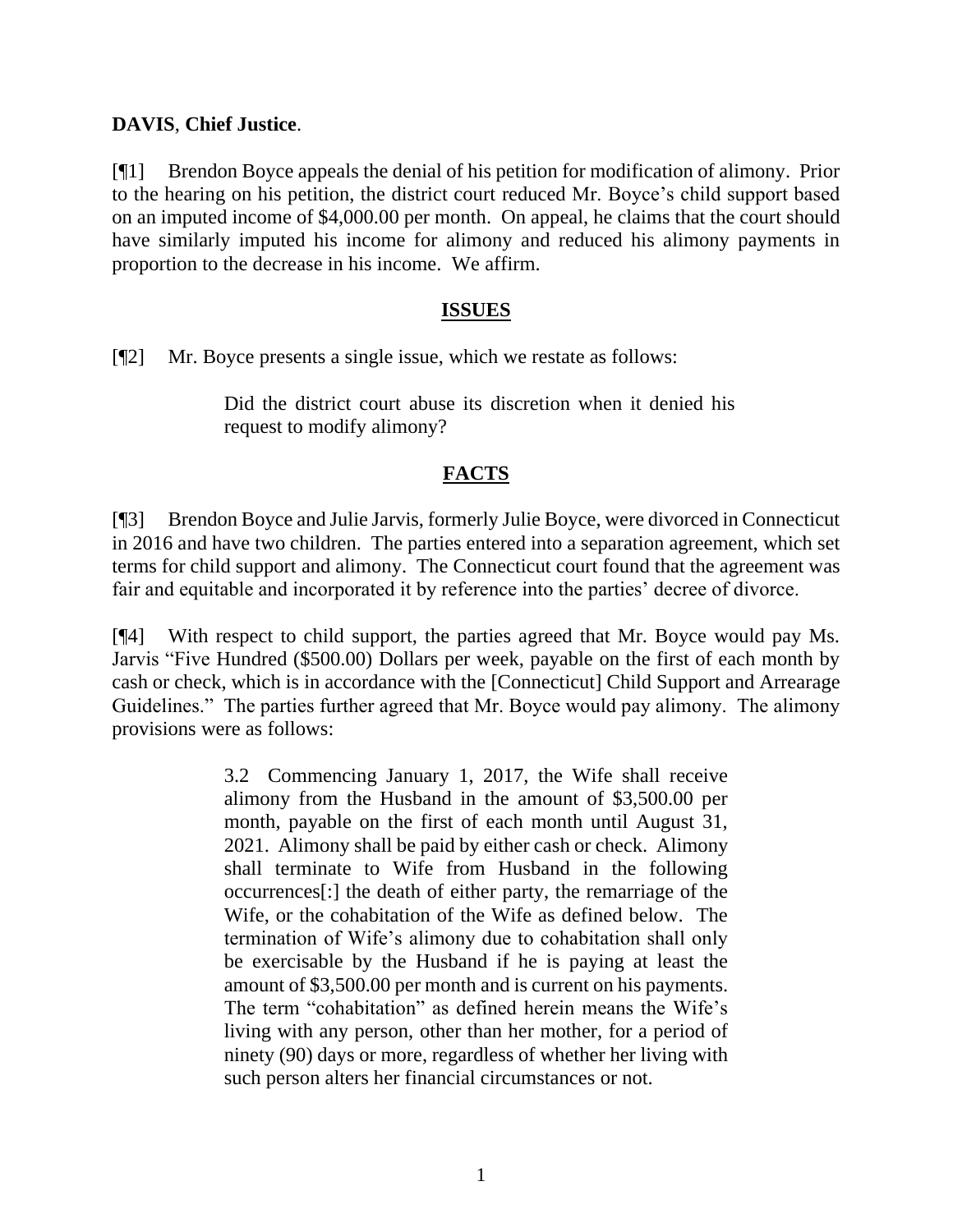\* \* \* \*

3.4 For purposes of alimony, no upward modification shall be allowed until such time that the parties respective gross incomes increase as such: Wife's gross income to exceed \$100,000.00 per year, and the Husband's gross income to exceed \$275,000.00 per year. If the Wife's income shall exceed \$100,000.00 per year, alimony shall be reduced by \$15.00 for every one hundred dollars earned above \$100,000.00, with such reduction to begin the month immediately following such change in the Wife's earnings. If the Husband's income shall exceed \$275,000.00 per year, alimony shall be increased by \$15.00 for every one hundred dollars earned above \$275,000.00, with such increase being paid by the Husband as a lump-sum alimony payment no later than June  $1<sup>st</sup>$  of the year after any year in which his gross income exceeds \$275,000.00.

3.5 At the close of each calendar year, and before June  $1<sup>st</sup>$  of the following year, the parties shall exchange computations describing the total amount of his/her gross income from all sources received during the calendar year immediately preceding the date of such statement as well as copies of any and all tax returns and supporting IRS forms, including but not limited to IRS Forms K-1, W-2, 1099 and the like, filed for the preceding tax year.

[¶5] At the time of the divorce, Mr. Boyce worked as an oilfield operator, drilling oil wells. He contracted work through Boyce Consulting, Inc., a company of which he was the sole owner and shareholder. In 2018, Boyce Consulting lost an important drilling contract due to decreased industry demand. Mr. Boyce discontinued operations of Boyce Consulting and set up a new entity called Boyce Development Corporation, of which he was also the sole shareholder.

[¶6] In March of 2018, Mr. Boyce secured a new short-term drilling contract through Boyce Development, but the contract was not for a definite amount of work. It paid approximately the same per diem rate as the contract that Mr. Boyce lost, but it did not provide him equal economic benefit. During this time, Mr. Boyce began transitioning his company to real estate ventures since he was having difficulty securing drilling work. Through Boyce Development, he reinvested income and purchased a duplex in Florida and a condominium in Spain. After actual expenses and investment costs, Mr. Boyce paid himself a salary of \$4,000.00 per month, after taxes, from Boyce Development.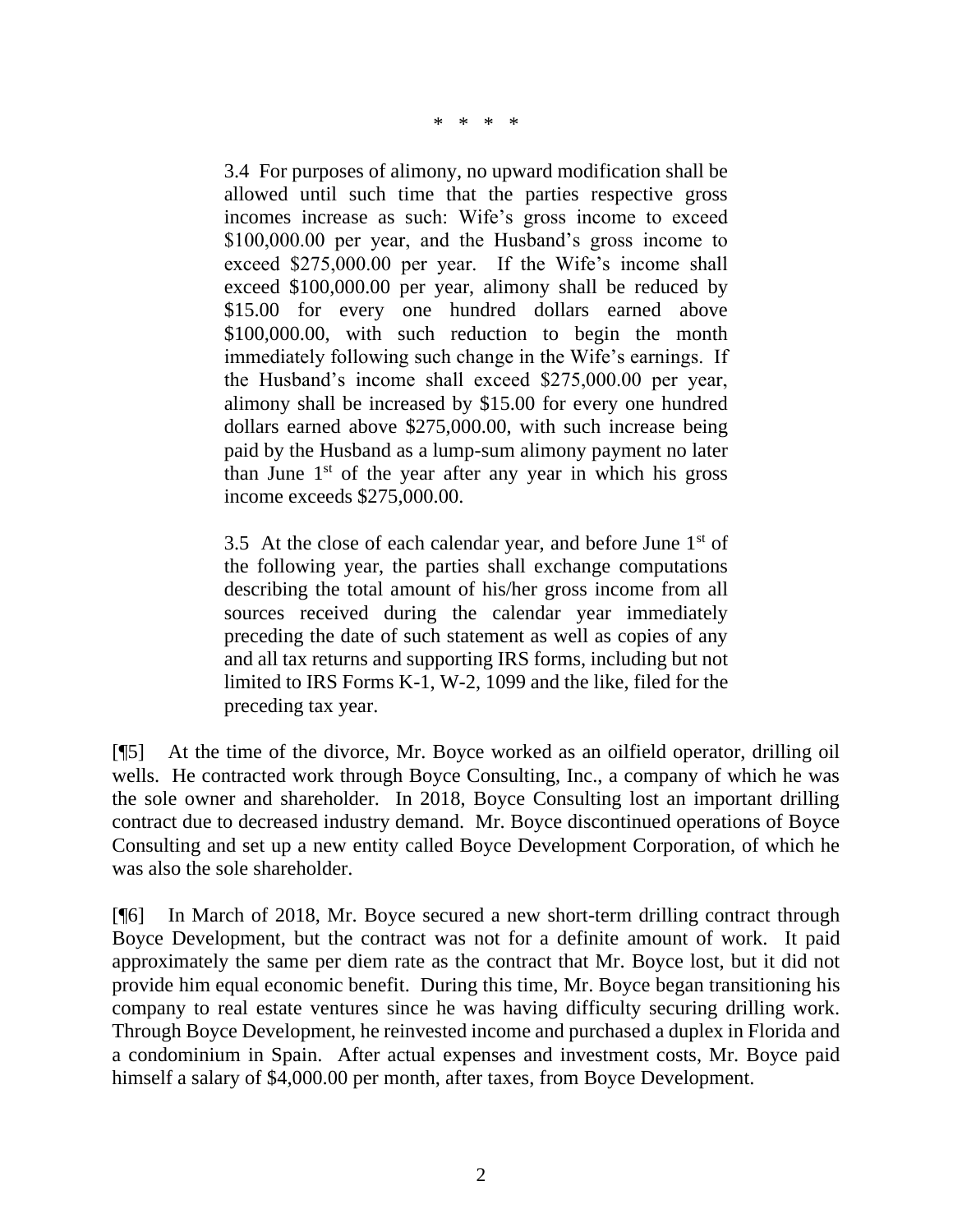[¶7] On January 9, 2018, Ms. Jarvis filed a notice of filing of foreign judgment in Wyoming's Fourth Judicial District Court, as well as a petition seeking an order to show cause why Mr. Boyce should not be held in contempt for failing to provide required financial documentation and for failing to make alimony payments. At that time, Ms. Jarvis lived with the two minor children in Johnson County, and Mr. Boyce lived in Florida.

[¶8] The district court held a hearing on June 1, 2018 and issued an order on October 12, 2018. It noted that Mr. Boyce had not sought to modify alimony through the courts and found him in contempt for his failure to pay. It entered "a judgment against [Mr. Boyce], individually, and Boyce Development Corporation in the amount of \$42,000 for past due alimony."

[¶9] In addition to the petition relating to alimony, Ms. Jarvis also petitioned the court to increase her child support. The district court heard arguments on the same day as the contempt hearing, June 1, 2018, but it did not issue a written order on the modification of child support until approximately eight months later, on February 28, 2019.

[¶10] The court found that at the time of the divorce Ms. Jarvis worked as a school administrator earning approximately \$10,166.00 per month. It found that at the time of the modification hearing she was earning a net income of \$1,261.79 per month, and that she was not voluntarily underemployed.

[¶11] With respect to Mr. Boyce, it found that he was earning approximately \$7,939.32 per month in income from his company at the time of the original support order. It found that Mr. Boyce was earning a salary of \$4,000.00 per month from his company at the time of the modification hearing, and it used that figure to compute child support. The court further found that Mr. Boyce was investing all available company profits into a new real estate development venture, and that those investment expenditures were reasonable and legitimate considering the uncertainty of work in the oilfields.

[¶12] Based on these figures, the district court reduced child support from \$2,000.00 per month to \$1,085.00 per month. Ms. Jarvis appealed the decision, but we summarily affirmed based on briefing deficiencies. *Jarvis v. Boyce*, 2019 WY 124, ¶ 4, 453 P.3d 780, 781 (Wyo. 2019).

[¶13] On December 10, 2018, Ms. Jarvis filed another motion for an order to show cause, which alleged that Mr. Boyce had violated the divorce decree by failing to turn over any documents showing income from subcontractors for Boyce Consulting and Boyce Development for 2016 and 2017 tax years to date, as well as failing to turn over any income documents for 2017 to date. The district court held another hearing on February 13, 2019. Following the hearing, it found no willful violation of the decree and therefore did not find Mr. Boyce in contempt in an order entered on April 19, 2019.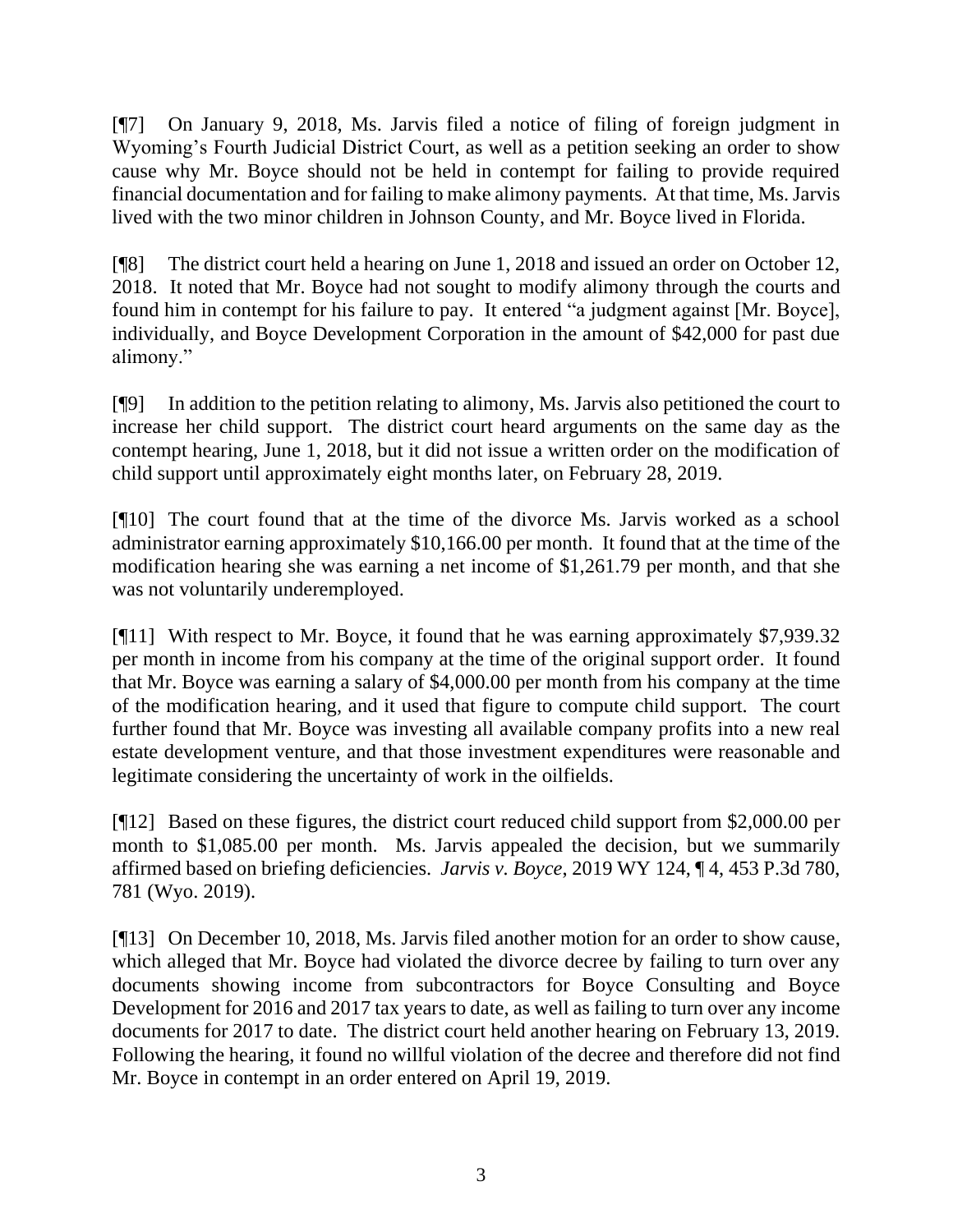[¶14] During this same time frame, on January 17, 2019, Mr. Boyce filed a petition to reduce alimony, in which he asserted that the financial position of both parties had substantially changed since their divorce. On January 30, 2019, Ms. Jarvis filed yet another petition for an order to show cause asking the court to hold Mr. Boyce in contempt for failing to pay the outstanding judgment from the October 2018 order, and for his continuing failure to remit alimony payments.

[¶15] The district court held a hearing on May 15, 2019. It ordered the parties to submit written briefs on Connecticut law and its applicability to the modification of alimony. Approximately fourteen months after the hearing, the district court issued an order on the petition.<sup>1</sup> It found that Mr. Boyce did not meet his burden to justify a modification of alimony. It further found that he owed \$47,000.00 in alimony, \$1,250.00 in unpaid medical bills, and \$3,941.00 in attorney fees with statutory interest at 10% per annum. Since Mr. Boyce had overpaid child support in the amount of \$14,063.00, the district court entered a total judgment against him in the amount of \$40,928.00.

[¶16] Mr. Boyce timely appealed the district court's denial of his petition to modify alimony. In his notice of appeal, his counsel noted that the hearing was not reported, and that therefore a statement of the evidence would be prepared pursuant to W.R.A.P. 3.03. The district court settled the record as requested, and it entered its factual findings under that rule on October 30, 2020.

# **STANDARD OF REVIEW**

[¶17] The parties' separation agreement, which was incorporated into the decree of divorce, contained a choice of law provision, providing that the laws of Connecticut would apply to construction of the agreement and resolution of any dispute arising thereunder. In the event that another state's substantive law applies to a dispute, Wyoming law still controls any procedural matters, including the applicable standard of review. *Denbury Onshore, LLC v. APMTG Helium LLC*, 2020 WY 146, ¶ 24, 476 P.3d 1098, 1105 (Wyo. 2020).

[¶18] We review a district court's denial of a petition to modify alimony for an abuse of discretion. *Linden v. Linden*, 2020 WY 9, ¶ 9, 455 P.3d 1254, 1257 (Wyo. 2020).

> The basis of modification of alimony, similar to changes in child support, is a change in circumstance. The decision rests in the sound discretion of the court provided that a change in circumstances does exist. The test for decision in alimony revision . . . like child support, is exercised discretion of the

<sup>1</sup> Nothing in the record explains this delay, and we can think of no valid reason for it.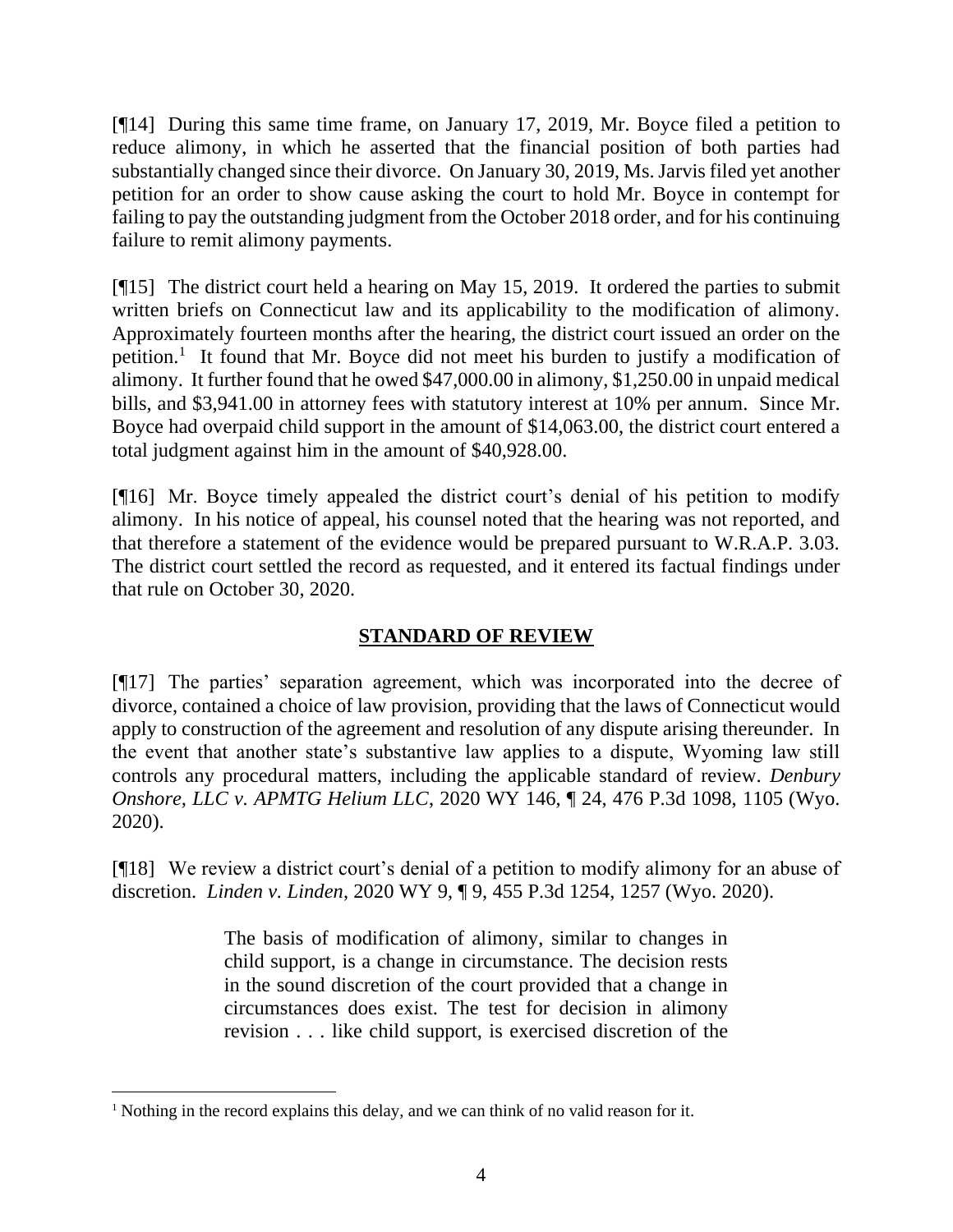district court and will not be disturbed on appeal absent clear abuse.

*Id.* (quoting *Dorr v. Newman*, 785 P.2d 1172, 1178 (Wyo. 1990)); *see also Johnson v. Johnson*, 2020 WY 18, ¶ 10, 458 P.3d 27, 32 (Wyo. 2020) ("We do not overturn the decision of the trial court unless we are persuaded of an abuse of discretion or the presence of a violation of some legal principle.") (citation omitted).

> A court does not abuse its discretion unless it acts in a manner which exceeds the bounds of reason under the circumstances. Our review entails evaluation of the sufficiency of the evidence to support the district court's decision, and we afford the prevailing party every favorable inference while omitting any consideration of evidence presented by the unsuccessful party. Findings of fact not supported by the evidence, contrary to the evidence, or against the great weight of the evidence cannot be sustained. Similarly, an abuse of discretion is present when a material factor deserving significant weight is ignored.

*Johnson*, ¶ 10, 458 P.3d at 32 (quoting *Jacobson v. Kidd*, 2018 WY 108, ¶ 14, 426 P.3d 813, 820 (Wyo. 2018) (internal quotation marks and citations omitted).

# **DISCUSSION**

### **A. Choice of Law**

[¶19] The choice of law provision in the parties' agreement states:

# ARTICLE XIV – SITUS

14.1 It is understood and agreed that this Agreement is entered into under the laws of the State of Connecticut, and the execution hereof wherever and whenever undertaken shall be deemed to be completed upon delivery of the Agreement in Connecticut. The laws of the State of Connecticut shall be applied to any construction of this Agreement and in the resolution of any dispute arising hereunder.

The record is not entirely clear whether the district court applied Connecticut or Wyoming law, but its request for briefing on Connecticut law and the statement in its order that it received and reviewed that briefing suggest that it did apply Connecticut law.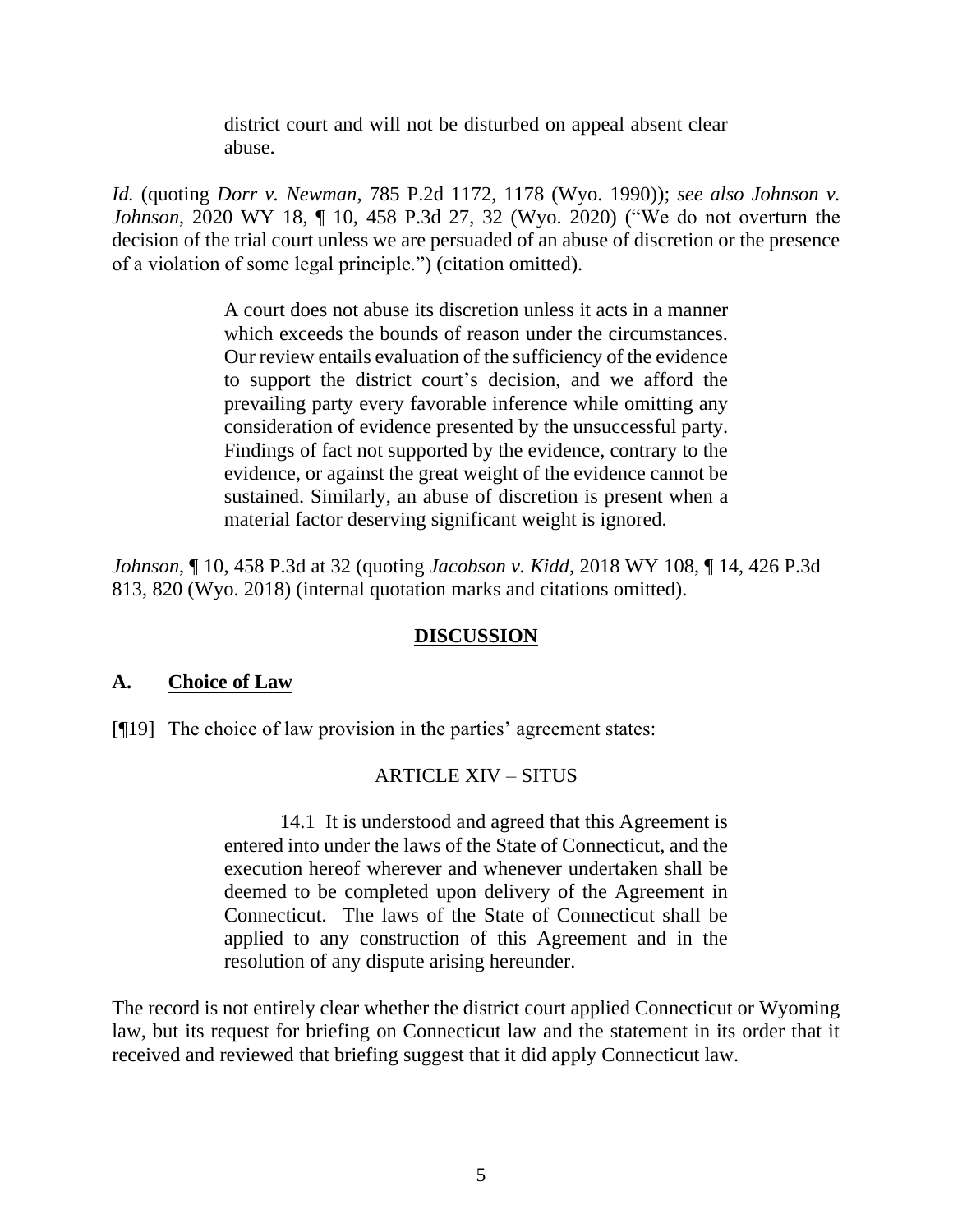[¶20] Mr. Boyce argues that the parties' choice of law should be respected, and that Connecticut law applies. Ms. Jarvis contends that Wyoming law should apply because Mr. Boyce did not argue Connecticut law below, and the district court therefore had no opportunity to determine whether Connecticut law is contrary to Wyoming law, policy or interests. She asserts, however, that the result will be the same regardless of which state's law applies.

[¶21] To resolve conflicts of this nature, we have adopted the Restatement (Second) of Conflict of Laws § 187 (1971 & Supp. 1989). *Bradley v. Bradley*, 2007 WY 117, ¶ 20, 164 P.3d 537, 543 (Wyo. 2007) (citing *Resource Technology Corp. v. Fisher Scientific Co.,* 924 P.2d 972, 975 (Wyo. 1996)). It states:

> (1) The law of the state chosen by the parties to govern their contractual rights and duties will be applied if the particular issue is one which the parties could have resolved by an explicit provision in their agreement directed to that issue.

> (2) The law of the state chosen by the parties to govern their contractual rights and duties will be applied, even if the particular issue is one which the parties could not have resolved by an explicit provision in their agreement directed to that issue, unless either

> (a) the chosen state has no substantial relationship to the parties or the transaction and there is no other reasonable basis for the parties' choice, or

> (b) application of the law of the chosen state would be contrary to a fundamental policy of a state which has a materially greater interest than the chosen state in the determination of the particular issue[.]

Restatement (Second) of Conflict of Laws § 187 (1971 & Supp. 1989).

[¶22] There is no doubt that the parties had significant contacts with Connecticut when they executed the separation agreement. Both parties resided and owned real property there. Consequently, Connecticut had a reasonable relationship to the matters at issue in this case. *See generally Bradley*, ¶ 21, 164 P.3d at 543-44 (finding that the choice of law provision was valid when the parties' owned real property in the state and planned to spend a considerable amount of time there when they entered into the agreement).

[¶23] In *Bradley*, a premarital agreement contained a choice of law provision applying Minnesota law to divorce decree modifications. ¶¶ 3-9, 164 P.3d at 539-40. We interpreted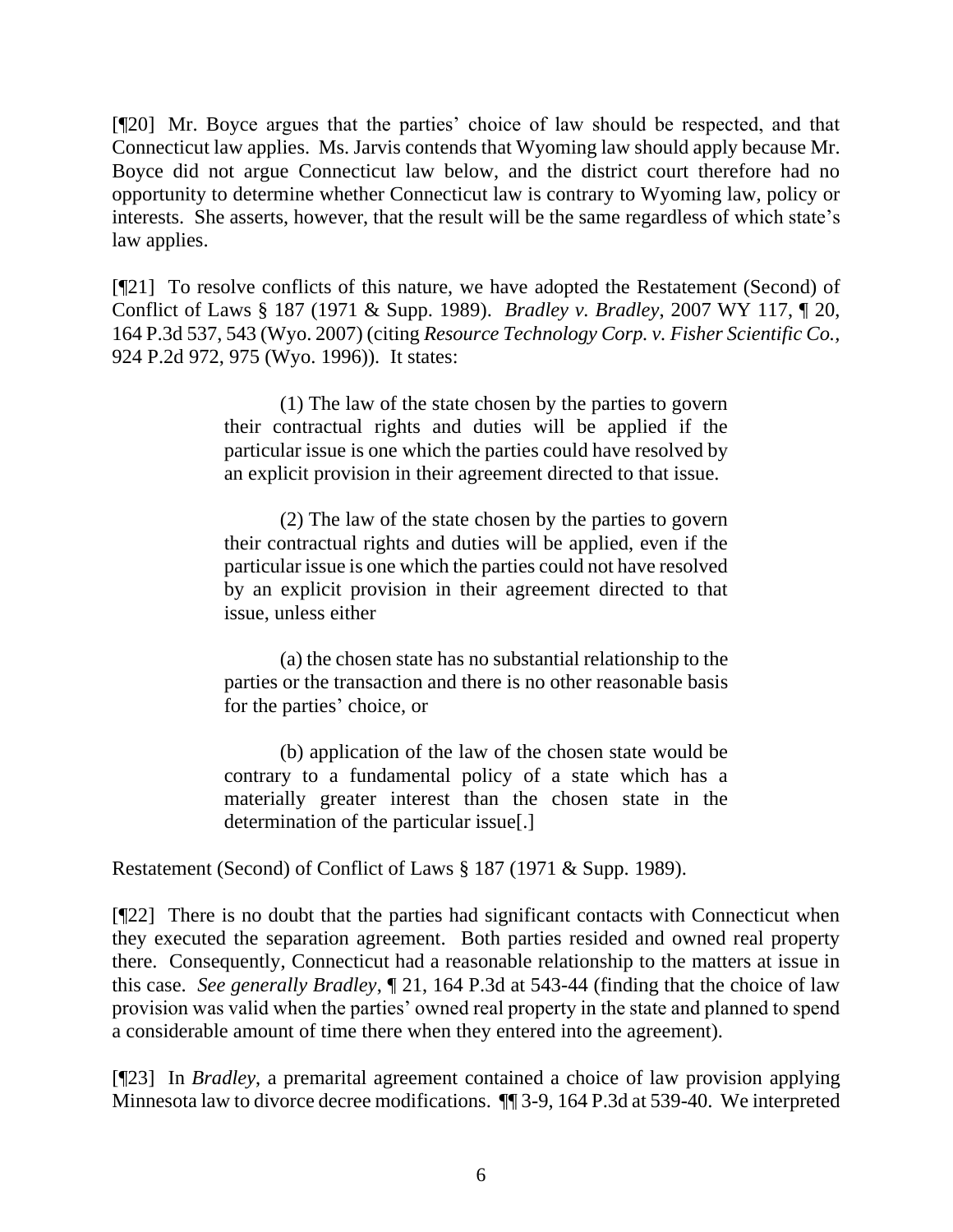the Restatement to generally respect the parties' contractual choice of law, and we reiterated that we apply the parties' choice unless "it is contrary to the law, public policy, or the general interests of Wyoming's citizens." *Id.* ¶ 21, 164 P.3d at 543.

[¶24] We reject Ms. Jarvis' suggestion that the district court could have concluded that Connecticut law is "contrary to the law, public policy, or the general interests of Wyoming's citizens." First, she provides no cogent analysis to support her assertion. *See generally Bradley,* ¶¶ 21-22, 164 P.3d at 543-44 (rejecting general statements that a choice of law provision is contrary to law); *Fleet v. Guyette*, 2020 WY 78, ¶ 20, 466 P.3d 812, 819 (Wyo. 2020) (citing *Osban v. State*, 2019 WY 43, ¶ 7 n.2, 439 P.3d 739, 741 n.2 (Wyo. 2019) ("An appellant is required to present this court with relevant authority and cogent argument. It is not enough to identify a potential issue with the expectation that this court will flesh out the matter from there.")). Second, Ms. Jarvis could have raised any such concern with the district court when it asked for briefing on Connecticut law, and there is no indication in the record that she did so.

[¶25] We therefore conclude that the parties' choice of Connecticut law is valid. We also note, however, that Wyoming and Connecticut rules for modifying alimony are very similar, and consequently we will refer to cases from both jurisdictions. *See generally Bradley*, ¶ 15, 164 P.3d at 542 (applying analogous cases from Minnesota and Wyoming to interpret contracts since both states' rules were similar).

# **B. Modification of Alimony**

[¶26] We next turn to Mr. Boyce's argument that the district court abused its discretion when it found that he failed to justify a modification of alimony under Connecticut law.

# **1. Record on Review**

[¶27] At the outset, we note that our review is limited by the parties' failure to have the district court proceeding reported.

> When no transcript has been made of the trial proceedings, this Court accepts the trial court's findings as being the only basis for deciding the issues which pertain to the evidence. *Armstrong v. Pickett*[, 865 P.2d 49, 50 \(Wyo.](http://www.westlaw.com/Link/Document/FullText?findType=Y&serNum=1993229577&pubNum=0000661&originatingDoc=Ie558d114f58c11d983e7e9deff98dc6f&refType=RP&fi=co_pp_sp_661_50&originationContext=document&vr=3.0&rs=cblt1.0&transitionType=DocumentItem&contextData=(sc.Keycite)#co_pp_sp_661_50) 1993). In the absence of anything to refute them, we will sustain the trial court's findings, and we assume that the evidence presented was sufficient to support those findings. *[Osborn v. Pine](http://www.westlaw.com/Link/Document/FullText?findType=Y&serNum=1989007432&pubNum=0000661&originatingDoc=Ie558d114f58c11d983e7e9deff98dc6f&refType=RP&fi=co_pp_sp_661_1167&originationContext=document&vr=3.0&rs=cblt1.0&transitionType=DocumentItem&contextData=(sc.Keycite)#co_pp_sp_661_1167)  Mountain Ranch*[, 766 P.2d 1165, 1167 \(Wyo.](http://www.westlaw.com/Link/Document/FullText?findType=Y&serNum=1989007432&pubNum=0000661&originatingDoc=Ie558d114f58c11d983e7e9deff98dc6f&refType=RP&fi=co_pp_sp_661_1167&originationContext=document&vr=3.0&rs=cblt1.0&transitionType=DocumentItem&contextData=(sc.Keycite)#co_pp_sp_661_1167) 1989).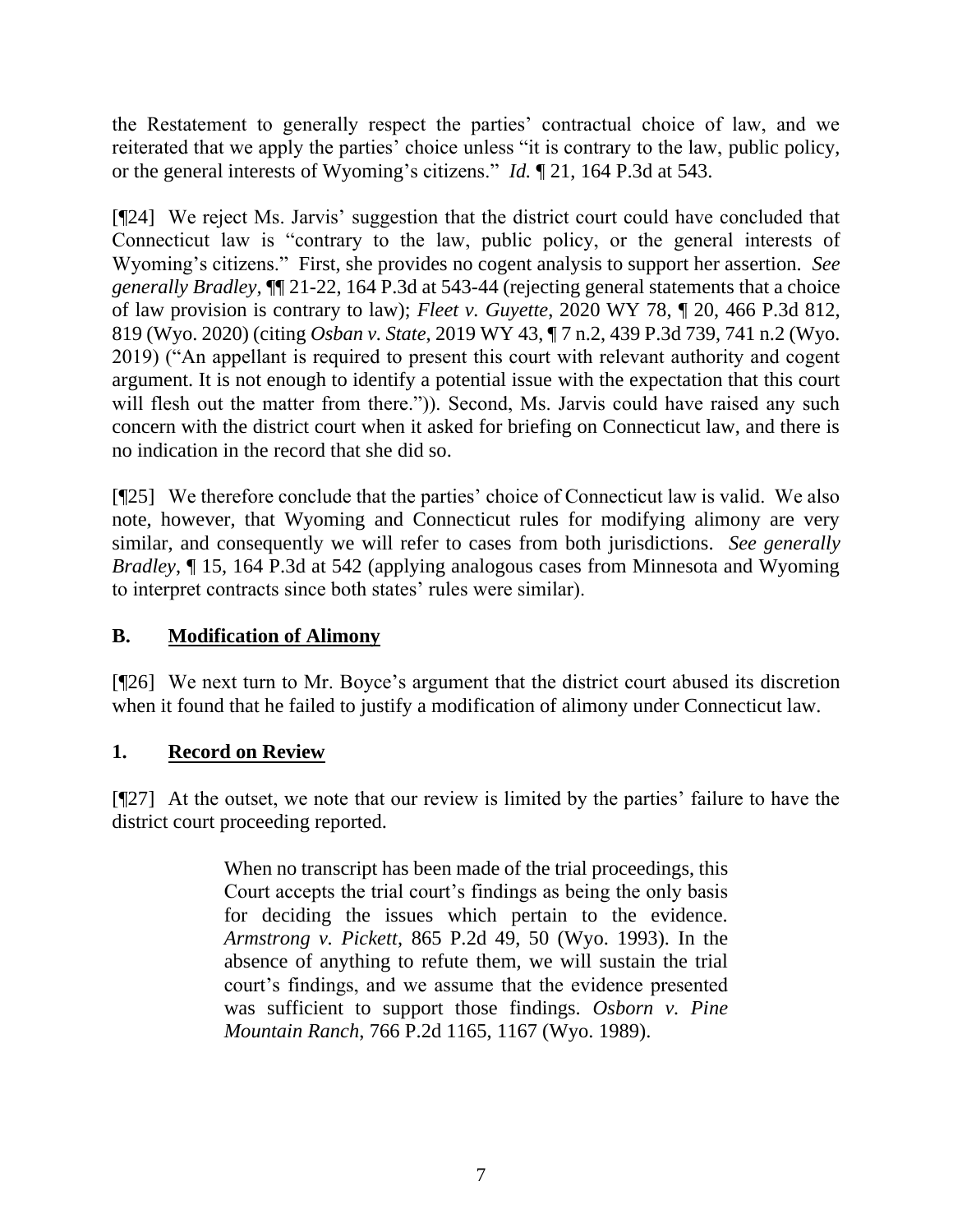*Willowbrook Ranch, Inc. v. Nugget Expl., Inc.*, 896 P.2d 769, 771-72 (Wyo. 1995); *see also Sears v. Sears*, 2021 WY 20, ¶ 19, 479 P.3d 767, 773-74 (Wyo. 2021); *Martin v. DeWitt*, 2014 WY 112, ¶ 5, 334 P.3d 123, 125-26 (Wyo. 2014).

[¶28] We confront the same limitations when we are provided a settled statement of the evidence that does not provide a sufficient basis to evaluate the district court's exercise of discretion.

> Although this law has developed for the most part in cases where neither a transcript of the proceedings nor a settled statement of the evidence has been provided, the same rationale holds true in cases where the settled statement of the evidence does not address the issues presented to this Court, or does not provide sufficient basis for a finding of abuse of discretion.

*Beeman v. Beeman*, 2005 WY 45, ¶ 11, 109 P.3d 548, 552 (Wyo. 2005).

[¶29] In its order settling the record, the district court identified the exhibits received in evidence and summarized each party's testimony. In the last paragraph, it "found that the testimony offered by Ms. Jarvis was more credible and reliable and based its ruling on her testimony."

[¶30] Because we have no transcript, we must assume that the court's summary accurately reflects Ms. Jarvis' testimony. Additionally, because we defer to a trial court's credibility determinations, we must accept its decision to base its ruling on that testimony. *See generally McMurry v. McMurry*, 2010 WY 163, ¶ 9, 245 P.3d 316, 320 (Wyo. 2010) ("We generally defer to the district court's findings since it is in a better position to assess the witnesses' credibility, weigh the evidence and judge the respective merits and needs of the parties."). Our review is therefore confined to the district court's summary of Ms. Jarvis' testimony and the exhibits admitted into evidence to determine whether the district court's denial of the petition to modify alimony was reasonable.<sup>2</sup>

<sup>2</sup> Neither party contends that the district court abused its discretion in settling the record. *See Bolding v. Kindel Concrete, LLC*, 2014 WY 132, ¶ 16, 336 P.3d 144, 148 (Wyo. 2014) (noting that settling of record is within district court's discretion) (quoting *[Northwest Bldg. Co., LLC v. Northwest Distrib. Co.](http://www.westlaw.com/Link/Document/FullText?findType=Y&serNum=2028499166&pubNum=0004645&originatingDoc=I503f7d4c5e5011e4b86bd602cb8781fa&refType=RP&fi=co_pp_sp_4645_247&originationContext=document&vr=3.0&rs=cblt1.0&transitionType=DocumentItem&contextData=(sc.Keycite)#co_pp_sp_4645_247)*, 2012 WY [113, ¶ 32, 285 P.3d 239, 247 \(Wyo.](http://www.westlaw.com/Link/Document/FullText?findType=Y&serNum=2028499166&pubNum=0004645&originatingDoc=I503f7d4c5e5011e4b86bd602cb8781fa&refType=RP&fi=co_pp_sp_4645_247&originationContext=document&vr=3.0&rs=cblt1.0&transitionType=DocumentItem&contextData=(sc.Keycite)#co_pp_sp_4645_247) 2012)). Mr. Boyce does take issue with the court's summary of Ms. Jarvis' testimony, but because there is no transcript of the evidentiary proceedings, he is unable to point to any inaccuracies. We again emphasize the importance of having evidentiary proceedings reported and designating the transcript as part of the record on appeal when a party wishes to challenge a trial court's factual findings.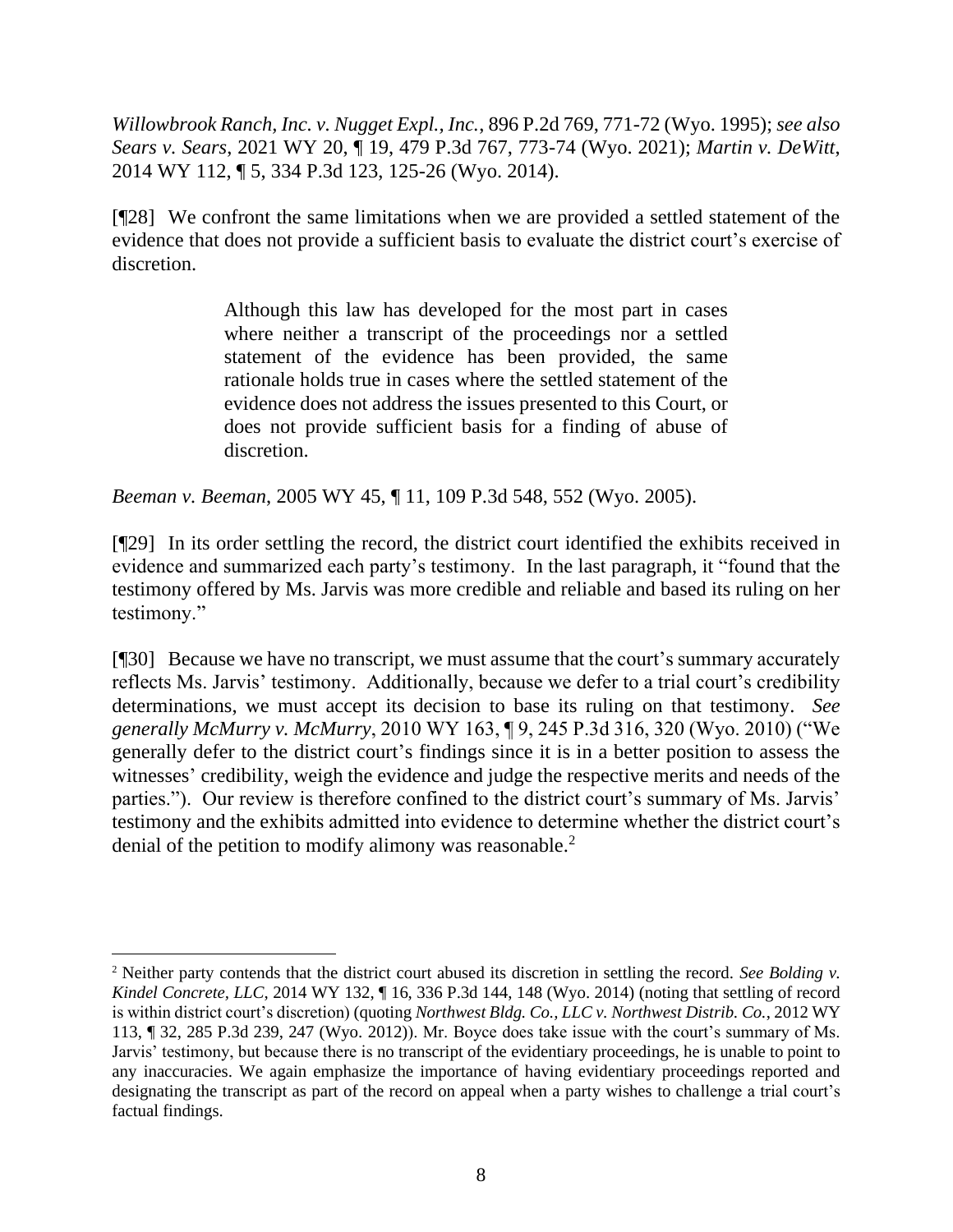### **2. District Court's Exercise of Discretion**

[¶31] In Connecticut, alimony modification is governed by Connecticut General Statutes § 46b–86 (a), which provides in relevant part: "Unless and to the extent that the decree precludes modification . . . an order for alimony or support . . . may, at any time thereafter, be . . . altered or modified . . . upon a showing of a substantial change in the circumstances of either party. . . ." *O'Donnell v. Bozzuti*, 84 A.3d 479, 483-84 (Conn. App. 2014). "Under that statutory provision, the party seeking the modification bears the burden of demonstrating that such a change has occurred." *Flood v. Flood*, 234 A.3d 1076, 77, *cert. denied*, 239 A.3d 317 (Conn. App. 2020). "[T]he moving party must demonstrate that circumstances have changed since the last court order such that it would be unjust or inequitable to hold either party to it." *Olson v. Mohammadu*, 149 A.3d 198, 207 (Conn. App. 2016) (quoting *Borkowski v. Borkowski*, 638 A.2d 1060 (Conn. 1994)). "Simply put, before the court may modify an alimony award . . . pursuant to § 46b–86, it must make a threshold finding of a substantial change in circumstances with respect to one of the parties." *Harlow v. Stickels*, 94 A.3d 706, 710 (Conn. App. 2014) (internal quotation marks and citations omitted).

> Once a trial court determines that there has been a substantial change in the financial circumstances of one of the parties, the same criteria that determine an initial award of alimony and support are relevant to the question of modification [Connecticut General Statute § 46b-82 (West 2021)]. The power of the trial court to modify the existing order does not, however, include the power to retry issues already decided . . . or to allow the parties to use a motion to modify as an appeal. . . . Rather, the trial court's discretion includes only the power to adapt the order to some distinct and definite change in the circumstances or conditions of the parties. . . .

> Thus, when presented with a motion for modification, a court must first determine whether there has been a substantial change in the financial circumstances of one or both of the parties. . . . Second, if the court finds a substantial change in circumstances, it may properly consider the motion and, on the basis of the [Connecticut] General Statutes § 46b–82 criteria, make an order for modification. . . . The court has the authority to issue a modification only if it conforms the order to the distinct and definite changes in the circumstances of the parties.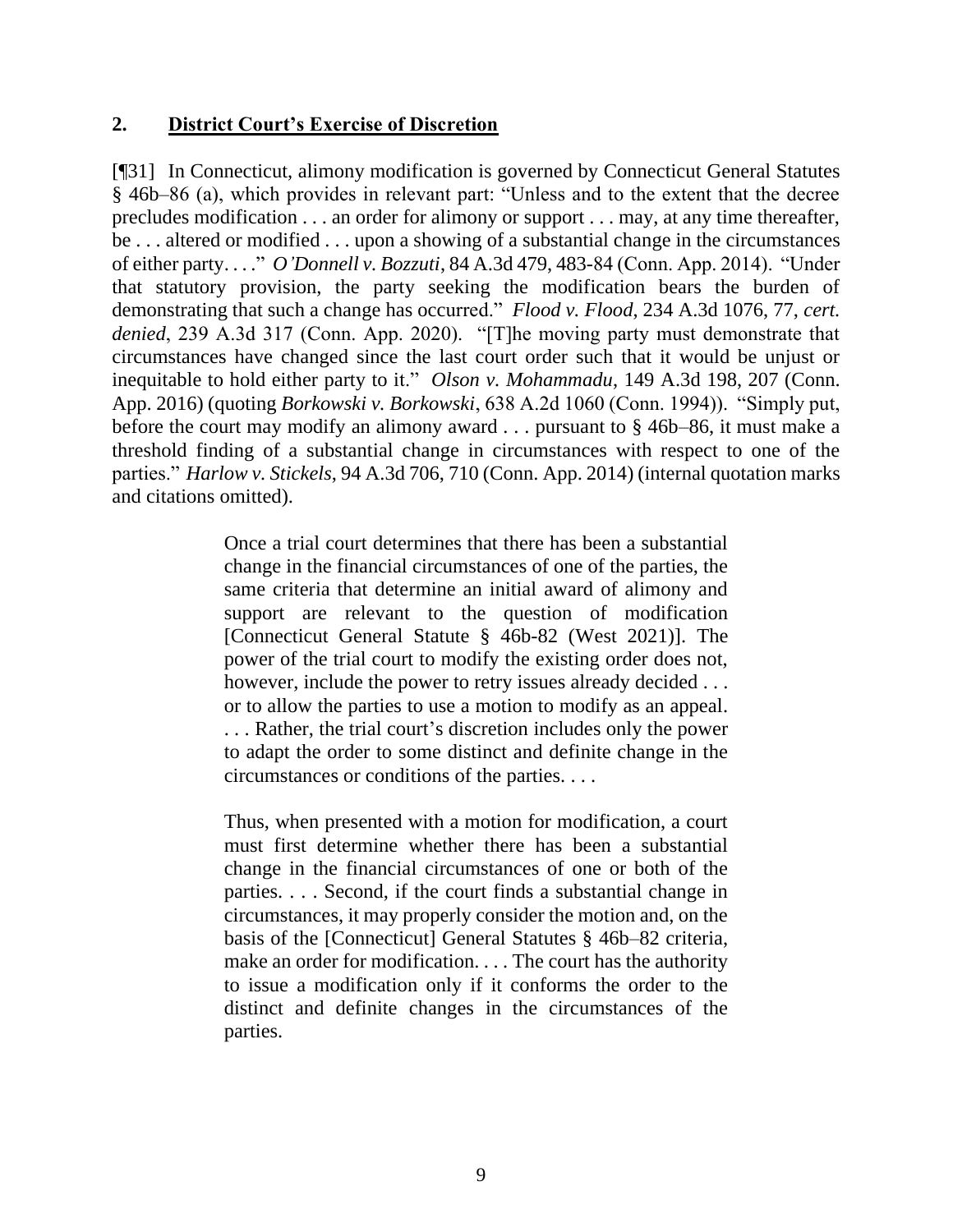*Berger v. Finkel*, 128 A.3d 508, 511 (Conn. App. 2015) (internal quotation marks and citations omitted)<sup>3</sup>; *see also Linden*, ¶ 13, 455 P.3d at 1258 ("Modification, however, can be made only on the showing of changed circumstances from those at the time of the former decree. The changed circumstances must be substantial, and the appellant bears the burden of showing this change before modification will occur.") (internal quotation marks omitted).

[¶32] Neither party asked the district court to make findings of fact, and the court's order does not explicitly state that the court found no substantial change in circumstances. The order indicates:

> 3. Defendant argued in his Petition [for] Modification of Alimony that since the divorce, his income had decreased to such a degree to justify a modification under Connecticut law. Plaintiff contested Defendant's characterization of his financial situation, arguing that he instead of honoring his obligations under their divorce decree has been focused on turning liquid assets in to non-liquid assets. Furthermore, Plaintiff testified, and Defendant did not contest the testimony, that although the court in Connecticut characterized the payment as alimony, that in fact it was payment for her interest in the business that the two of them were operating while married, i.e. a property settlement agreement, not spousal support.

> 4. Based on financial records, the parties' testimony, the Court finds that Defendant has not met his burden to justify a modification of his alimony obligation. . . .

[¶33] Although the order does not explicitly state that the district court stopped its analysis at the threshold determination that Mr. Boyce failed to show a substantial change in circumstances, we believe the finding is implied. The court indicated that it based its ruling on Ms. Jarvis' testimony, which included testimony that Mr. Boyce continued to be wellemployed in the oilfields, that he was converting liquid assets to non-liquid assets, that he was manipulating his reported income, and that he was capable of paying the alimony originally ordered. We will therefore review the court's order as if it had expressly found that Mr. Boyce failed to show a substantial change in circumstances.

<sup>&</sup>lt;sup>3</sup> The factors a court may consider after it finds a substantial change in circumstances are "the length of the marriage, the causes for the . . . dissolution of the marriage, . . . the age, health, station, occupation, amount and sources of income, earning capacity, vocational skills, education, employability, estate and needs of each of the parties . . . and, in the case of a parent to whom the custody of minor children has been awarded, the desirability and feasibility of such parent's securing employment." Connecticut General Statutes § 46b– 82 (a); *see also Berman v. Berman*, 248 A.3d 49, 53 (Conn. App. 2021).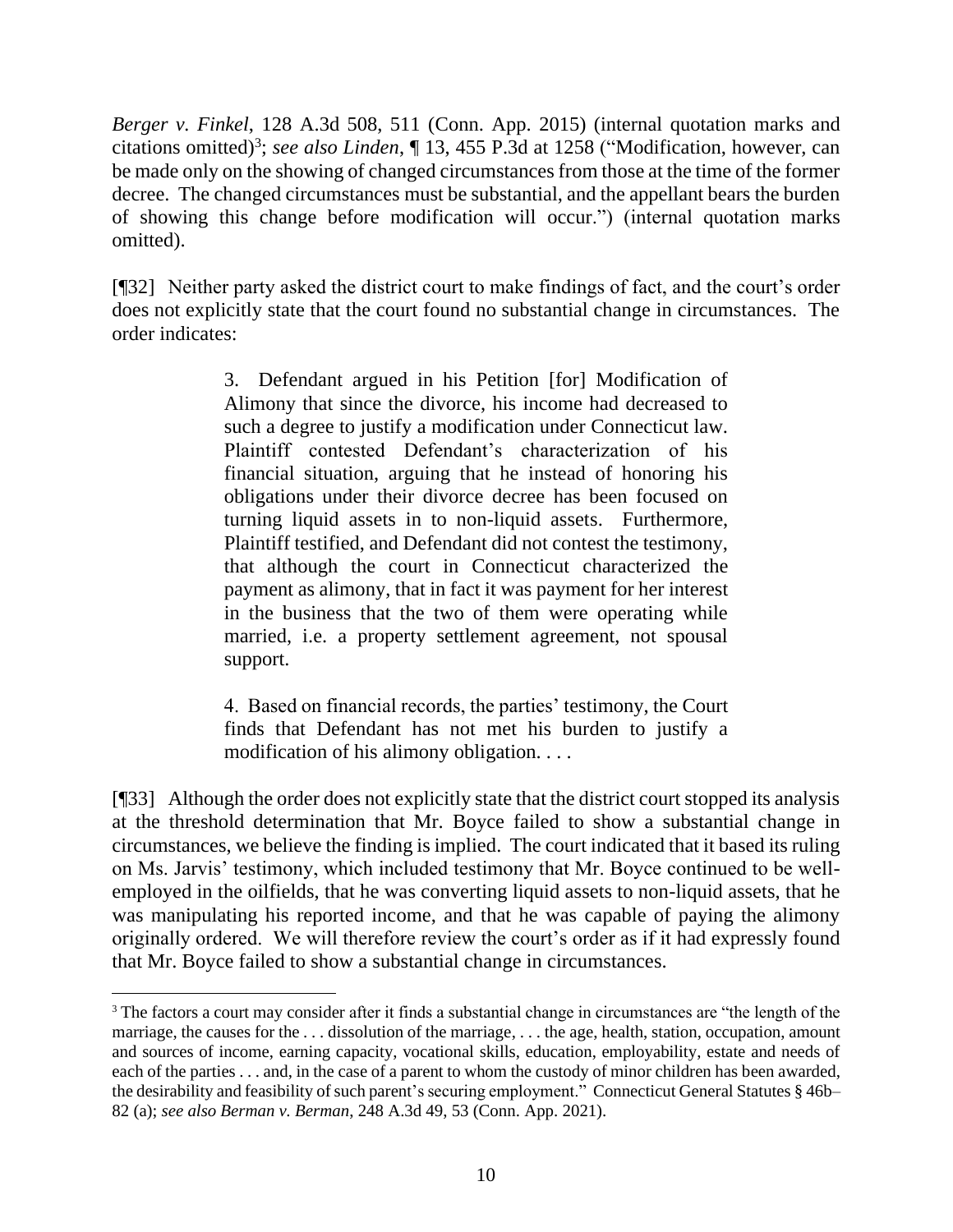[¶34] Mr. Boyce contends that the district court abused its discretion in so ruling because he demonstrated a significant change in his financial situation. He asserts that his income diminished substantially due to the loss of his consulting contract and the uncertainty of the oilfield industry, which caused his earnings and business income to fluctuate. He further asserts that his income decreased from approximately \$275,000 annually at the time of the original award to approximately \$80,000 annually at the time of the hearing, that he has an outstanding debt to the Internal Revenue Service of more than \$100,000, and that he withdrew money from his retirement account to pay his alimony arrearage. Based on this change in circumstances, he contends that the court should have found his imputed income to be \$4,000.00 a month, as it did in his child support modification, and that it should have therefore modified his alimony accordingly.

[¶35] Mr. Boyce relies on two cases, *Spencer v. Spencer*, 173 A.3d 1, 21 (Conn. App. 2017), and *Bauer v. Bauer*, 164 A.3d 796, 804 (Conn. App. 2017), for the general proposition that his monthly alimony obligation should be modified in proportion to his claimed decrease in income. While both cases upheld a downward modification of alimony based on a decrease in income and an inability to pay, we do not find them helpful in this appeal.

[¶36] First, the cases are factually distinguishable. In *Spencer* and *Bauer*, the courts found a decrease in income and an inability to pay the originally ordered alimony. In this case, on the other hand, the court found that Mr. Boyce had not suffered a decrease in income that would diminish his ability to pay the alimony as originally ordered. Additionally, Mr. Boyce has both liquid and non-liquid assets, which also bears on the question of alimony modification. *See* Connecticut General Statutes § 46b–82 (West 2020); *Bartlett v. Bartlett*, 599 A.2d 14 (Conn. 1991).

[¶37] In *Bartlett*, the plaintiff alleged that it was improper for the trial court to refuse to consider evidence of the vesting of the defendant's inheritance as a basis for determining whether a substantial change in circumstances warranted an alimony modification. 599 A.2d at 18. The plaintiff argued that that the court's ruling was erroneous because the defendant's "financial circumstances had changed substantially due to his [newly vested] inheritance." *Id.* at 19-20. The defendant argued that the assets should not be considered until he received a distribution. *Id.* at 18. The Connecticut Supreme Court disagreed with defendant and concluded that an inheritance, once vested in the heir upon death of the donor, constituted a changed circumstance that was properly considered in a request to modify alimony, notwithstanding that the property had yet to be distributed. *Id.* The court held that "all assets, liquid and nonliquid alike" must be considered on a motion to modify alimony because a "contrary rule would encourage parties who acquire substantial amounts of nonliquid assets after the original judgment to insulate themselves from paying more alimony, despite their increased wealth." *Id.* at 19.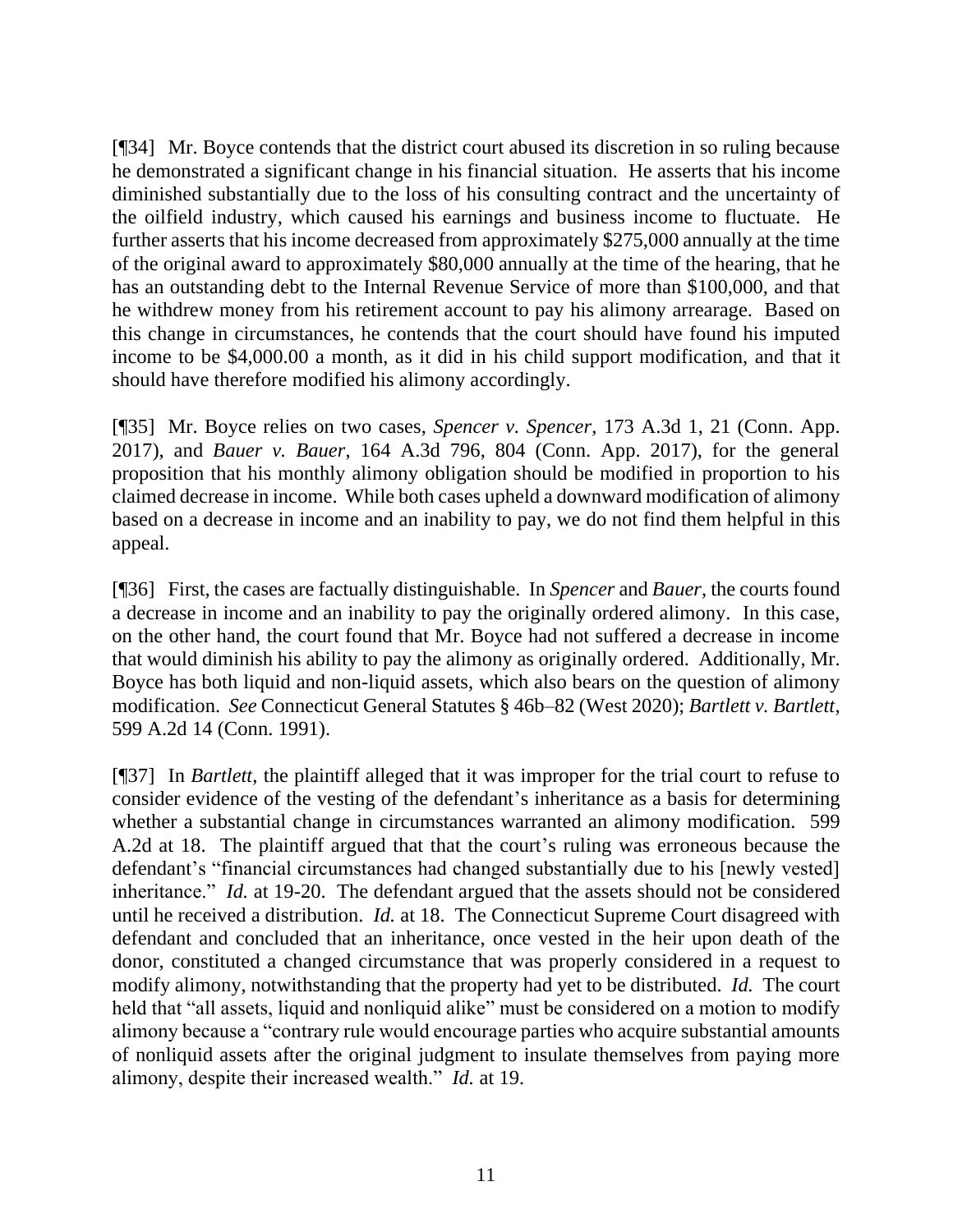[¶38] As already noted above, the record supports that Mr. Boyce converted liquid assets to non-liquid assets, was re-investing rental income into his business, including rental income from a duplex in Florida and a condominium in Spain. The record further supports Ms. Jarvis' testimony that Mr. Boyce continued to be well-employed and could pay alimony as originally awarded. Indeed, his 2018 invoices suggest that his company earned approximately \$223,280.00 from his subcontractor agreement. The invoices from March 2019 and April 2019 also indicate that his company was paid \$51,800.00. Against this limited record, we are unable to find an abuse of discretion in the district court's conclusion that Mr. Boyce did not show a substantial change in circumstances that would warrant a downward modification of his alimony obligation.

[¶39] We are not persuaded otherwise by Mr. Boyce's argument that there is an inconsistency between the district court's income calculation for his child support obligation and its treatment of the requested alimony obligation. First, the court found Ms. Jarvis' testimony that Mr. Boyce had understated his income in the child support modification hearing credible. Additionally, and more importantly, both Connecticut and Wyoming law recognize that alimony and child support serve different purposes, and those differences can affect whether a modification is appropriate. *McKeon v. Lennon*, 138 A.3d 242, 249 (Conn. 2016) (different purposes of alimony and child support must be considered in determining modification requirements); *Linden*, ¶ 16, 455 P.3d at 1259-60 (court is not bound to modify alimony when it modifies child support). As we explained in *Linden*:

> Father argues that the district court must base child support and alimony on the same imputed income. We conclude, however, that the district court was not bound to modify alimony because it modified the child support. The alimony served a different purpose and was not awarded solely on the basis of income but was, to a degree, in lieu of property available for division. The district court is entitled to look at the totality of the circumstances in determining whether a modification is appropriate. *Ready* [*v. Ready*, 2003 WY 121], ¶ 22, 76 P.3d [836,] 842 [(Wyo. 2003)]; *Muller* [*v. Muller*], 838 P.2d [198,] 199, 201 [(Wyo. 1992)]. Alimony is a separate inquiry from child support and may be based on a payor's expectation of future earnings:

> > The cases have frequently and uniformly held that the court may base its decision on the husband's ability to earn, rather than his current earnings. If the court were limited to the momentary current earnings of a husband, particularly one who was engaged in a seasonal industry or whose earnings had widely fluctuated, the court would get a distorted view of his financial potential.